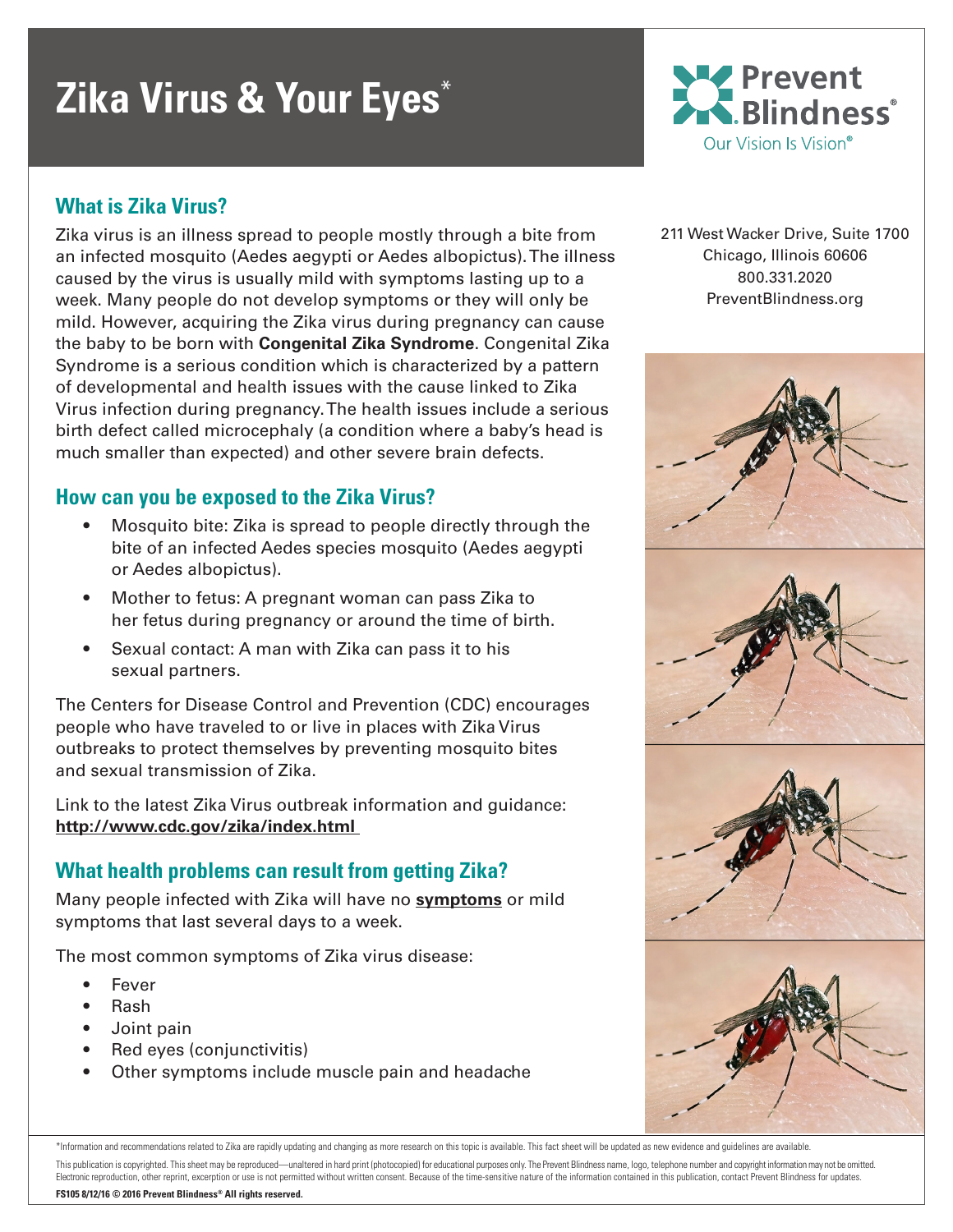# **Zika Virus & Your Eyes—**Continued

**[Guillain-Barre syndrome](http://www.cdc.gov/zika/healtheffects/gbs-qa.html)**, an uncommon disease of the nervous system, is also very likely triggered by Zika in a small number of cases. Zika infection during pregnancy (Zika Virus Disease) can cause a serious birth defect called **[microcephaly](http://www.cdc.gov/ncbddd/birthdefects/microcephaly.html)** and other severe fetal brain defects.

**Pregnant women should not travel to any area with a Zika Virus outbreak.** Travelers who go to places with outbreaks of Zika can be infected with Zika, and Zika infection during pregnancy can cause microcephaly and other severe fetal brain defects including severe vision problems.

- Pregnant women who have recently traveled to an area with Zika should talk to their doctor about their travel, even if they do not feel sick.
- Pregnant women should see a doctor if they have any Zika symptoms during their trip or within 2 weeks after traveling.
- All pregnant women can protect themselves by avoiding travel to an area with Zika, preventing mosquito bites (through use of insect repellant including DEET and covering exposed skin with long sleeves, socks, and pants), and following **r[ecommended precautions](http://www.cdc.gov/zika/prevention/index.html)** against getting Zika through sex.

Once someone has been infected with Zika, it's very likely they will be protected from future infections. There is no evidence at this time that past Zika infection poses an increased risk of birth defects in future pregnancies.

# **What impact does the Zika Virus have on eyes?**

#### **For those who contracted Zika from a mosquito bite, through sexual intercourse, or a blood transfusion:**

Mild symptoms may include conjunctivitis (redness of eyes with a clear, watery eye discharge but without fever, eye pain, or eyelid redness.) 1 The conjunctivitis is generally not contagious especially if the Zika-related symptoms have been present for several days. Individuals should consult an eye care provider (optometrist or ophthalmologist) if the symptoms continue after several days.

#### **For children who are born with Congenital Zika Syndrome:**

Researchers are still discovering the full scope of visionrelated problems for children who are born with Congenital Zika Syndrome; however significant structural and developmental issues have been observed in the eyes of

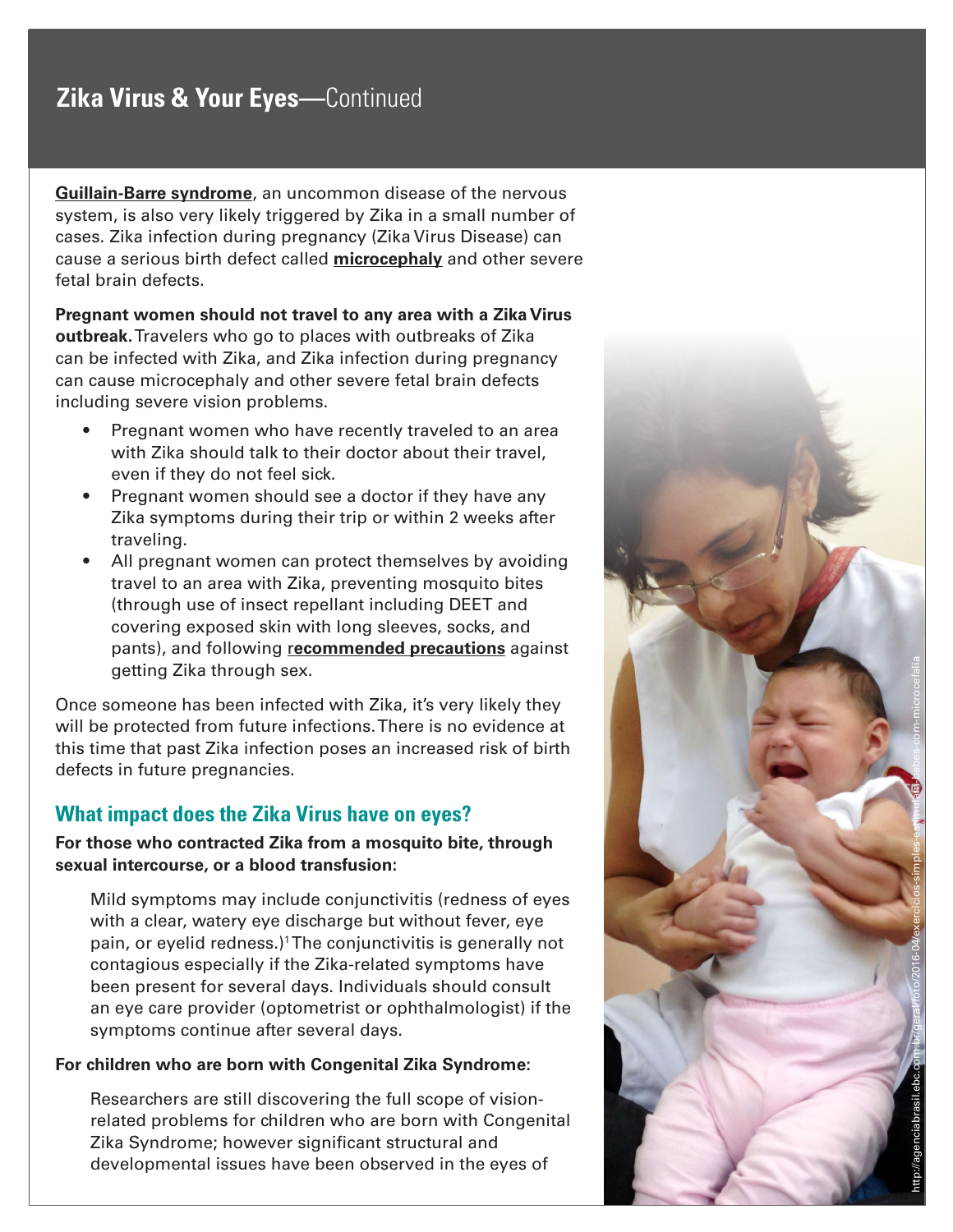babies born with the infection and presence of microcephaly. Vision problems can include macular and optic nerve damage.<sup>2</sup> The impact of Zika Virus on vision for children born without the presence of microcephaly is not yet known and careful monitoring of these children is needed until formal practice standards are established.

# **What long-term vision and health care will children born with Congenital Zika Syndrome require?**

The amount and frequency of healthcare services for children born with Congenital Zika Syndrome will vary on the severity of the microcephaly or other brain defects. These infants are recommended to be evaluated by several health care specialists within the first month of life; additional evaluations will be necessary within the first year of life. Specialty care assessments recommended for children born with Congenital Zika Syndrome may include vision, hearing, feeding, growth, and neurodevelopmental and endocrine functions. The child's primary health care provider will coordinate services with other health specialists – including eye care providers – based on the specific health needs of the child. Appointments with specialty care providers should be made before the child and family leaves the birth hospital.<sup>3</sup>

All infants born with Congenital Zika Syndrome should receive an extensive eye examination before they are one month old with a repeated eye examination at age 3 months. Additionally, these children should maintain a regular schedule of well-child visits with the primary health care provider. This provider should conduct an age- and developmentally-appropriate vision screening during these visits.

Babies born with severe microcephaly will need care and treatment for their multiple health problems, which will likely include long-term vision care and monitoring. Children who experience vision loss or blindness will need to see a low vision specialist or have access to low vision devices to maximize their independence and mobility as they get older. Developmental services early in life will often help babies with microcephaly to improve and maximize their abilities. These services, known as **[early intervention](http://www.parentcenterhub.org/repository/ei-overview/)**, can include speech, occupational, and physical therapies.4

# **What resources are available for families that need help accessing eye care?**

Families whose children are born with Congenital Zika Syndrome should receive long-term support and resources to address the complex health needs of the child as well as the needs of the caregivers themselves. Health care providers should work closely with parents to ensure that the health care plan that is developed is consistent with the infant's needs as well as the family's wishes and cultural considerations. Families with limited access to the recommended specialty care should talk to their child's healthcare provider to see if there are alternative ways specialty care can be provided.

Prevent Blindness maintains a regularly updated list of national programs that may be able to help pay for the cost of eye examinations, medical care, and medications. Access the list at **http://www.preventblindness.org/vision-care-financial-assistance-information** for information on individual program eligibility, how to apply to receive services, and program contacts. This information is available in English and Spanish.